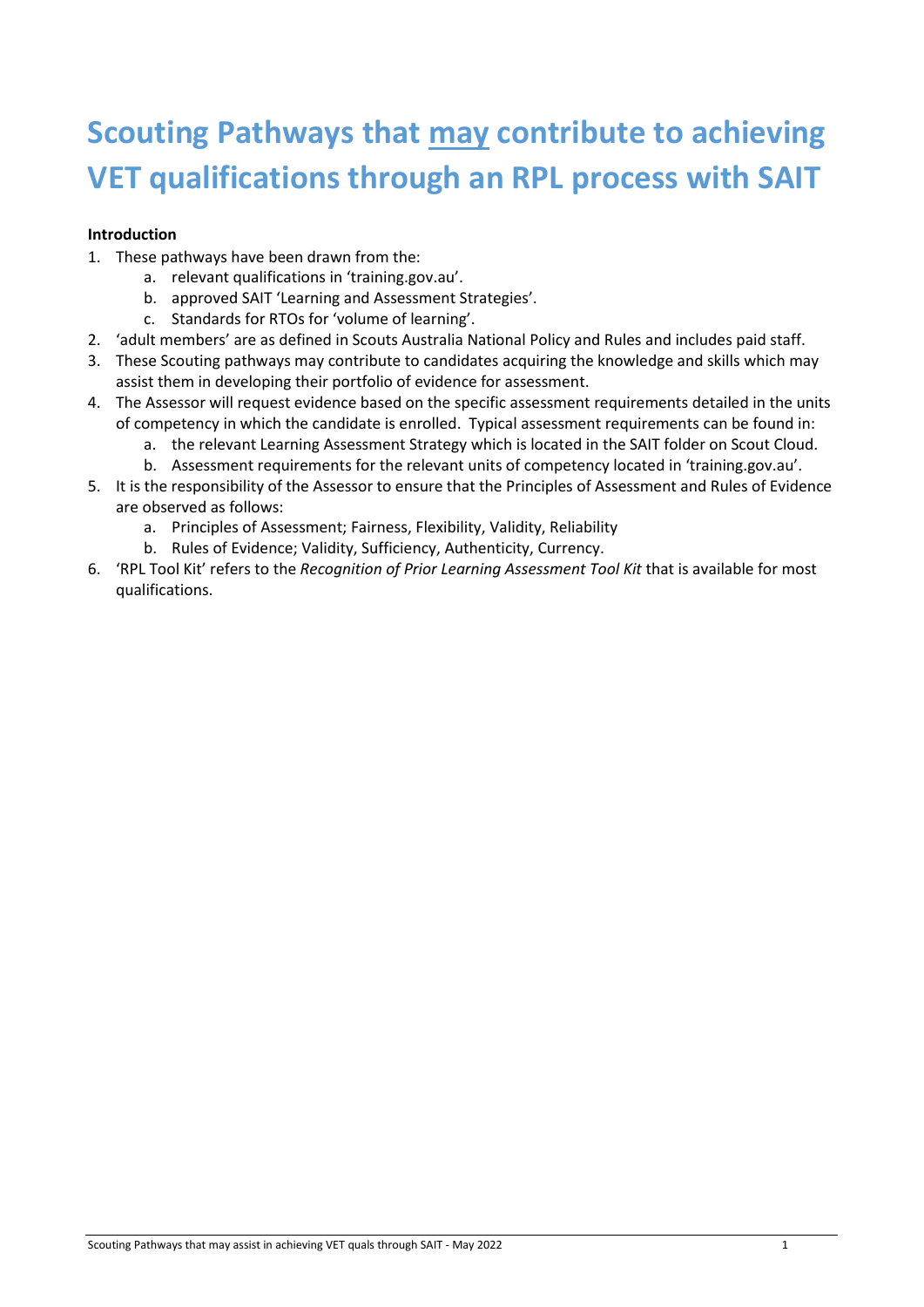

# **Qualifications available from the Scouts Australia Institute of Training (RTO: 5443)**



| CUA20220 Certificate II in<br>Creative Industries        | <b>CUA30220 Certificate III</b><br>in Community Dance,<br>Theatre and Events |                                                                            |                                                     |                                                              |
|----------------------------------------------------------|------------------------------------------------------------------------------|----------------------------------------------------------------------------|-----------------------------------------------------|--------------------------------------------------------------|
| CHC24015 Certificate II in<br><b>Active Volunteering</b> | CHC34015 Certificate III in<br><b>Active Volunteering</b>                    | CHC44015 Certificate IV<br>in Coordination of<br><b>Volunteer Programs</b> |                                                     |                                                              |
| SIS20419 Certificate II in<br><b>Outdoor Recreation</b>  | SIS30619 Certificate III in<br><b>Outdoor Leadership</b>                     | SIS40619 Certificate IV in<br>Outdoor Leadership                           | SIS50419 Diploma of<br><b>Outdoor Leadership</b>    |                                                              |
| <b>BSB20120 Certificate II in</b><br>Workplace Skills    | <b>BSB30120 Certificate III in</b><br><b>Business</b>                        | BSB40520 Certificate IV in<br>Leadership and<br>Management                 | BSB50420 Diploma of<br>Leadership and<br>Management | BSB60420 Advanced<br>Diploma of Leadership<br>and Management |
|                                                          |                                                                              | BSB40920 Certificate IV in<br><b>Project Management</b><br>Practice        | BSB50820 Diploma of<br><b>Project Management</b>    | BSB60720 Advanced<br>Diploma of Program<br>Management        |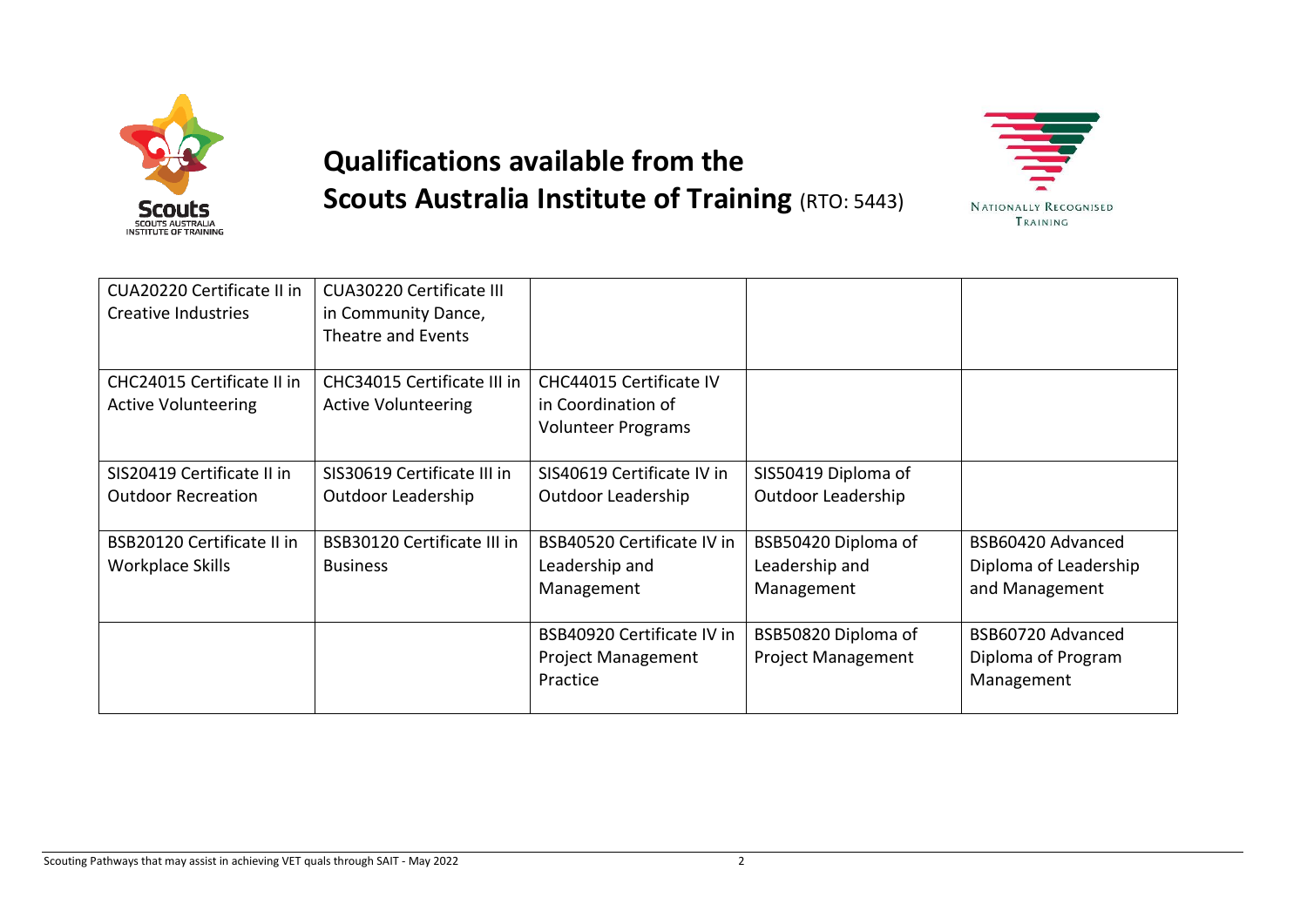## SIS20419 Certificate II in Outdoor Recreation

This qualification reflects the role of individuals who assist with operational logistics and the delivery of recreational activities. They work under direct supervision and with guidance from those responsible for planning, finalising, and delivering activities, including program managers and leaders. Assistants use a range of fundamental activity techniques during activities and can work in indoor and outdoor recreation environments, adventure learning centres or camps. The combined skills and knowledge provided by this qualification do not provide for a job outcome as a leader and further training would be required before moving into those roles.

Learning associated with this qualification is embedded in both the Scouts Australia experiential learning of the Youth Program, the Wood Badge training program for adult members and activity specific training programs which use structured learning and practical experiences that contribute to learning by doing.

Participants:

• Youth and adult members.

- Have at least six (6) months Scouting experience and completed the relevant learning pathways.
- Maintain an up-to-date activities log.
- Complete the Scouts Australia 'Work Skills for Recreation' on-demand learning module.
- Youth members
	- o Complete Stage 5 Outdoor Adventure Skills in all three (3) Core activity streams, Bushwalking, Camping and Bushcraft - Survival Skills.
	- $\circ$  Complete Stage 5 in at least one additional activity stream from the Outdoor Adventure Skills.
- Adult members
	- o Have achieved Certificate of Proficiency Youth Program Leader.
	- $\circ$  Complete Safe Participant in at least one additional adventurous activity other than bushwalking.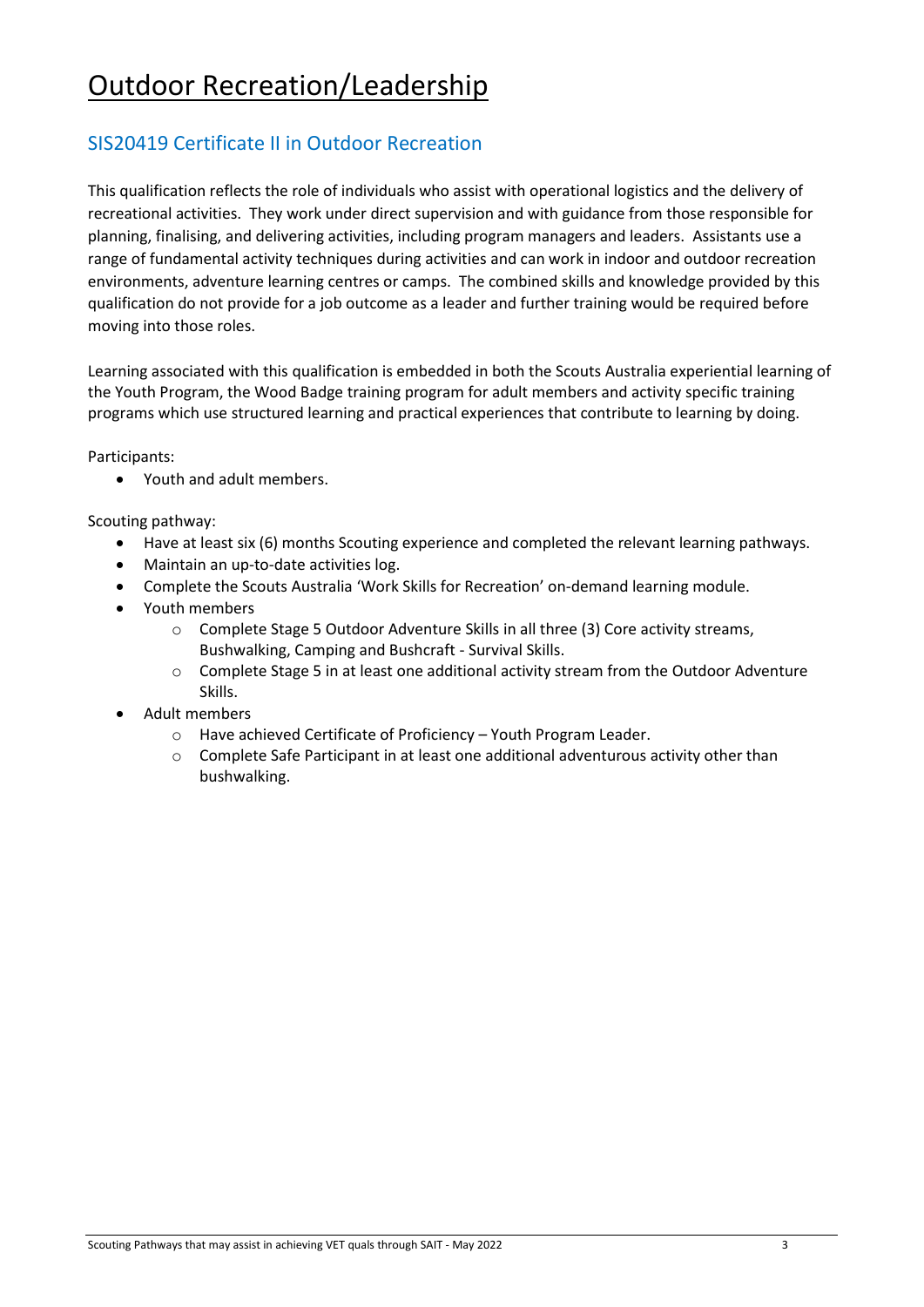## SIS30619 Certificate III in Outdoor Leadership

This qualification reflects the role of skilled outdoor recreation leaders who lead and supervise dependent participants in recreational activities according to pre-determined activity plans, adjusting as required to suit conditions and participant abilities. Leaders are skilled in recreational activity techniques and have well-developed leadership skills to manage group participation, cohesion, operational logistics, risk, and problems as they arise. Using discretion and judgement, they work with some independence and under limited supervision using clearly defined plans, policies, and procedures to guide work activities. This qualification reflects the role of leaders who can work in a range of settings including indoor centres and outdoor adventure learning centres and camps, or relatively close to base in the field. They have access to reliable communication systems and assistance from medical and emergency services. When in the field, supervision is provided remotely, in the form of support from base, to deal appropriately with unplanned events or significant problems.

Learning pathways in Scouts Australia provide a scaffolding approach to meet the requirements of the Certificate III in Outdoor Leadership. Prior to commencing this qualification participants may have completed a Certificate II in Outdoor Recreation and will have gained experience in relevant activities to a level aligned to the Certificate III in Outdoor Leadership.

#### Participants:

• Youth and adult members.

- Have at least six (6) months Scouting experience and completed the relevant learning pathways.
- Maintain an up-to-date activities log.
- Youth members
	- $\circ$  Complete Stage 5 Outdoor Adventure Skills in all three (3) Core activity streams, Bushwalking, Camping and Bushcraft - Survival Skills.
	- o Complete Stage 9 in two Outdoor Adventure Skill activity streams.
- Adult members
	- o Have achieved Certificate of Proficiency Youth Program Leader.
	- o Have completed Scouting Guiding Adventure.
	- $\circ$  Complete the requirements for a Guide appointment in two adventurous activities. Example: Bushwalking and Canoeing.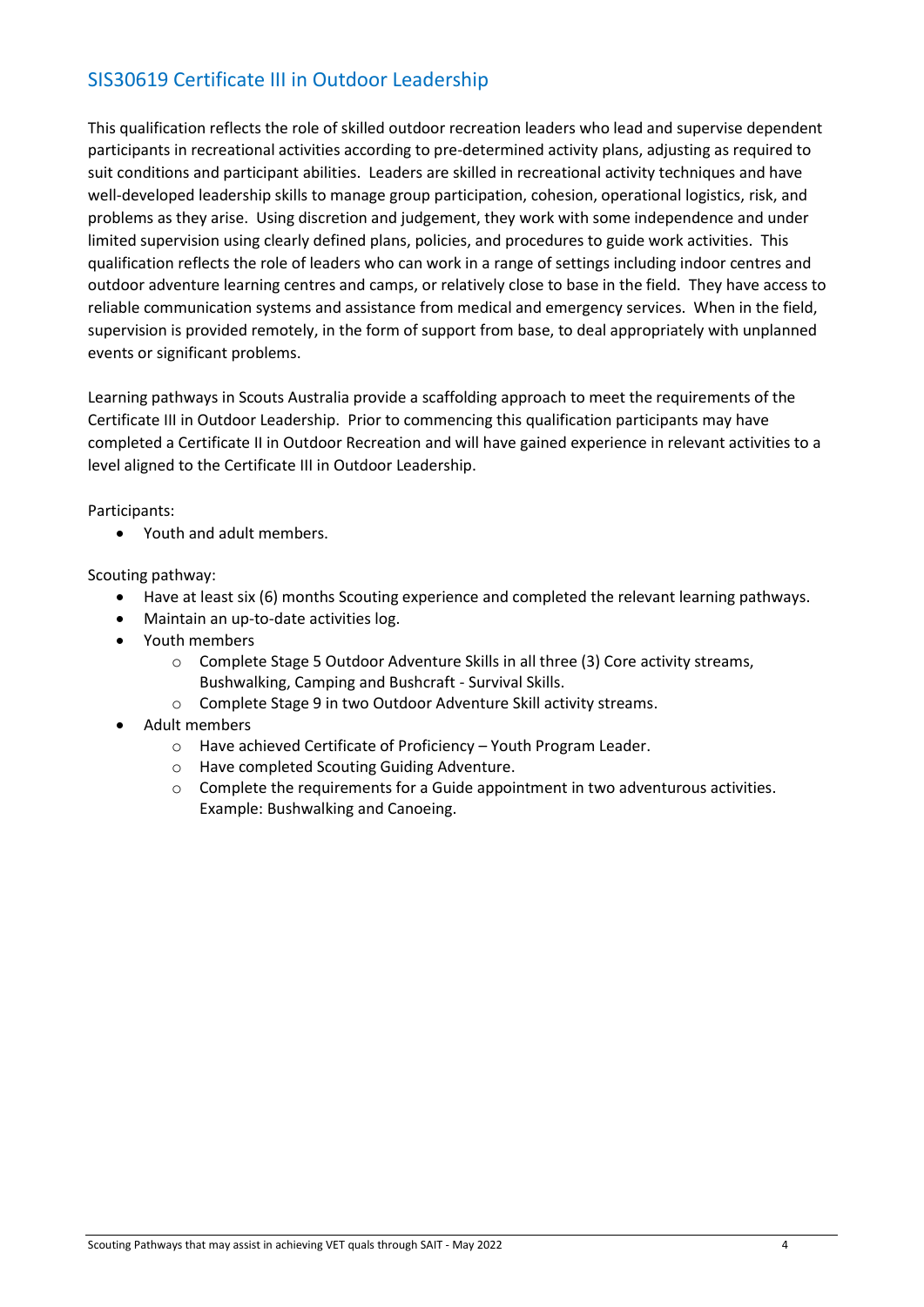## SIS40619 Certificate IV in Outdoor Leadership

This qualification reflects the role of highly skilled outdoor recreation leaders who lead and supervise dependent participants in recreational activities according to activity plans, which they develop. These leaders are proficient in recreational activity techniques and have well-developed leadership skills to manage group participation, cohesion, operational logistics, risk, and significant problems as they arise. While actions are limited by the parameters of plans, policies, and procedures, they work with a considerable amount of autonomy. This qualification reflects the role of leaders who can work at or close to base but often work in remote areas distant from support. Communication systems may be unreliable and assistance from medical and emergency services may not be readily available. They are expected to make high level independent judgements about logistical, technical, safety and emergency response issues.

Learning pathways in Scouts Australia provide a scaffolding approach to meet the requirements of the Certificate IV in Outdoor Leadership. Prior to commencing this qualification participants may have completed a Certificate II in Outdoor Recreation and will have gained experience in relevant activities to a level aligned to the Certificate III in Outdoor Leadership.

Participants:

• Adult members.

- Have at least twelve (12) months Scouting experience and completed the relevant learning pathways.
- Maintain an up-to-date activities log.
- Hold The Wood Badge.
- Have achieved Certificate of Proficiency Youth Program Leader.
- Have completed Scouting Guiding Adventure.
- Complete the requirements for an Activities Specialist in two adventurous activities. Example: Bushwalking Extremely Difficult Tracked & Untracked Environments and Kayaking White Water.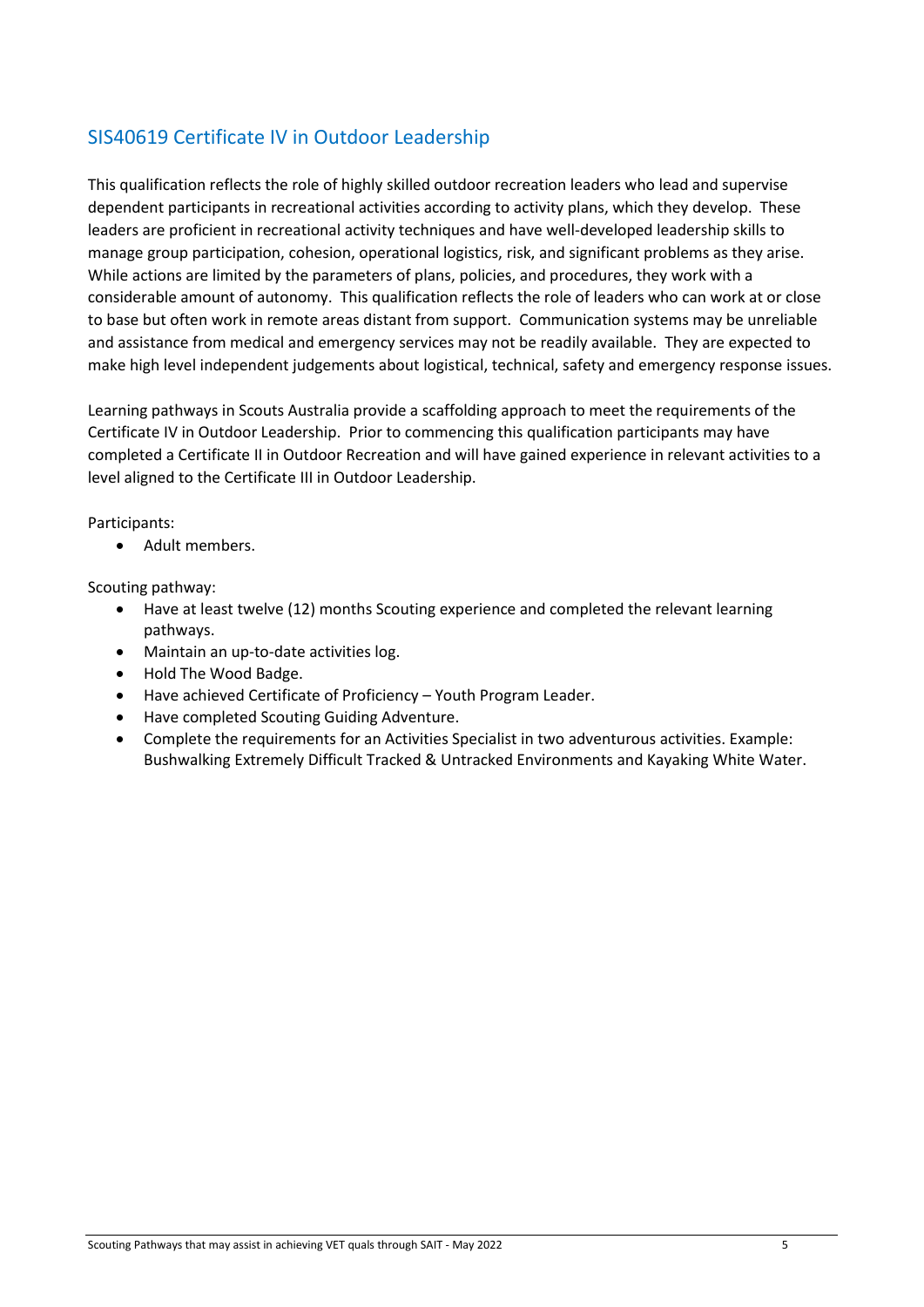## SIS50419 Diploma of Outdoor Leadership

This qualification reflects the role of highly skilled senior leaders or program, logistics and operations managers. Senior leaders lead and supervise dependent participants in recreational activities and have a role in planning these activities. They are highly proficient in activity techniques and have well-developed leadership skills to manage group participation, cohesion, operational logistics, risk, and significant problems as they arise. Managers are involved in recreational program planning, implementation and evaluation, facility and equipment management, the leadership of personnel, and the operational management of a department or a small business. All work with significant autonomy, using initiative and judgement to analyse and solve complex problems, and to design systematic approaches to operational practices.

Learning associated with this qualification is embedded in the Scouts Australia Wood Badge training program for adult members and activity specific training programs which uses structured learning and practical experiences that contribute to learning by doing.

Learning pathways in Scouts Australia provide a scaffolding approach to meet the requirements of the Diploma of Outdoor Leadership. Prior to commencing this qualification participants will have followed a progressive pathway that is documented in the learning and assessment strategies for the Certificate III and IV in Outdoor Leadership.

Participants:

• Adult members.

- Have at least twelve (12) months Scouting experience and completed the relevant learning pathways.
- Maintain an up-to-date activities log.
- Hold The Wood Badge.
- Must hold the Core units from the Certificate IV in Outdoor Leadership.
- Coordinate a Region or Branch activities team.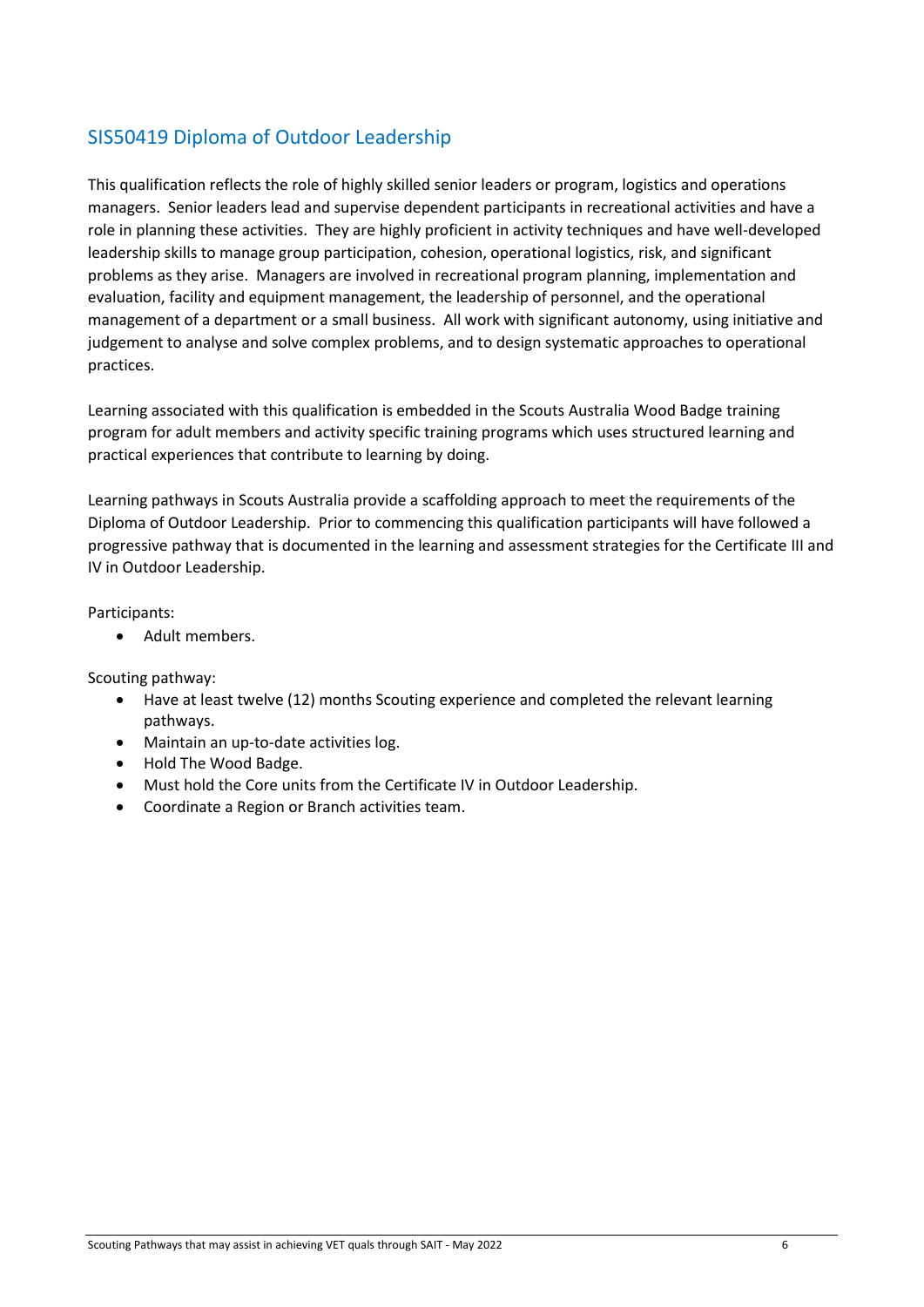## Business

## BSB20120 Certificate II in Workplace Skills

This qualification reflects the role of individuals in a variety of entry-level Business Services job roles or who may have not yet entered the workforce and are developing the necessary skills in preparation for work. These individuals carry out a range of basic procedural, clerical, administrative or operational tasks that require self-management and technology skills. They perform a range of mainly routine tasks using limited practical skills and fundamental operational knowledge in a defined context. Individuals in these roles generally work under direct supervision.

The learning associated with this qualification is embedded in the Venturer Scouts Youth Program.

Participants:

- Venturer Scouts (14-18 years old).
- Recently finished Venturer Scouts (18 years old).

- Have at least six (6) months Scouting experience and completed the relevant learning pathways.
- RPL Tool Kit is available.
- Completed Milestone 1.
- Completed OAS Stage 5 Core Skills.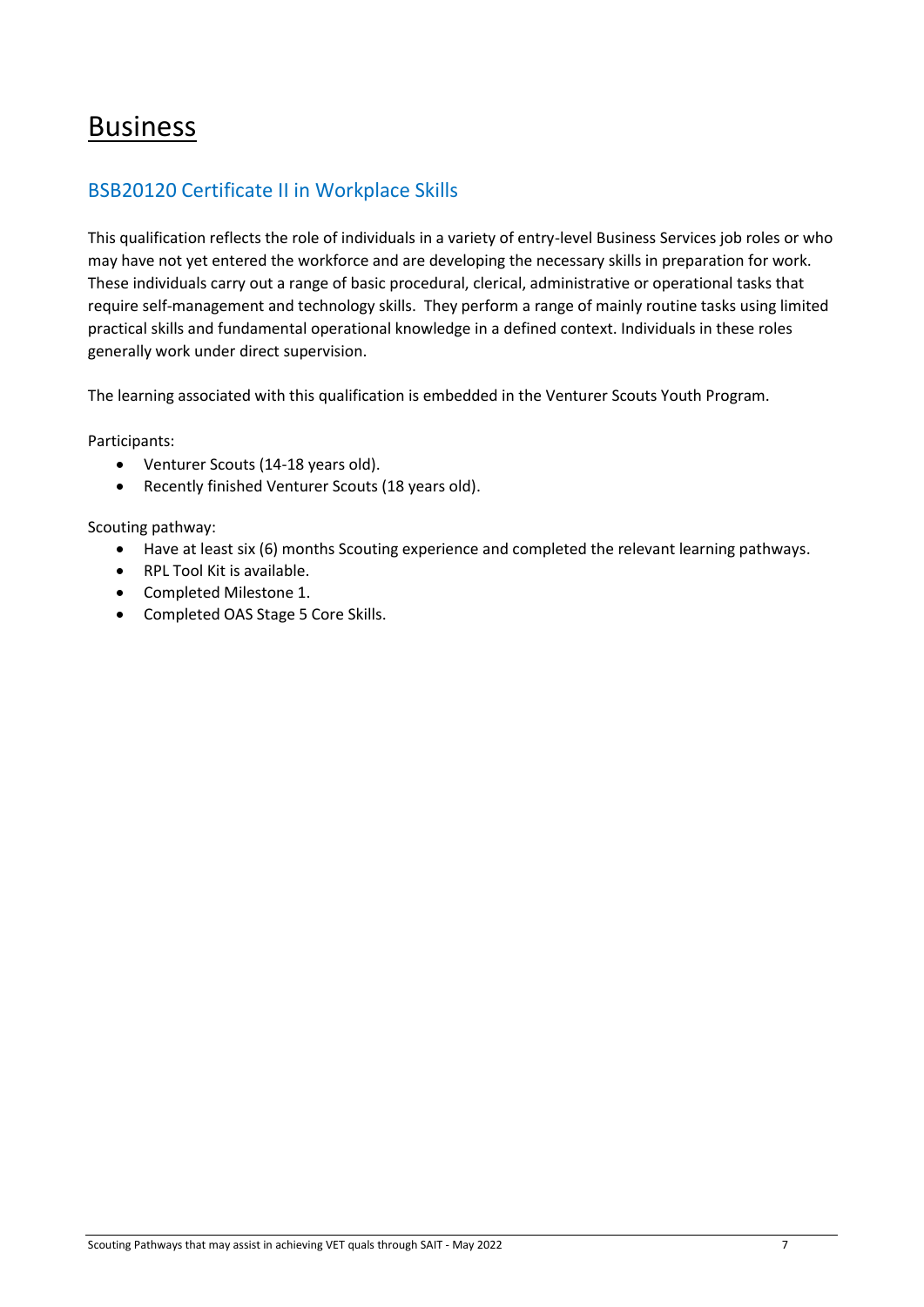## BSB30120 Certificate III in Business

This qualification reflects the role of individuals in a variety of Business Services job roles. It is likely that these individuals are establishing their own work performance. Individuals in these roles carry out a range of routine procedural, clerical, administrative or operational tasks that require technology and business skills. They apply a broad range of competencies using some discretion, judgment, and relevant theoretical knowledge. They may provide technical advice and support to a team.

The learning associated with this qualification is embedded in the Scouts Australia achievement pathways for youth members and the Wood Badge training program for adult members. Both pathways enable the use of on-demand learning, structured learning and practical experiences that contribute to learning by doing.

Participants:

• Youth and adult members.

- Have at least twelve (12) months Scouting experience and completed the relevant learning pathways.
- Youth members:
	- o Queen's Scout Award.
	- o Milestone 2 or 3 for Rover Scouts (Dependant on evidence).
- Adult members (including Rover Scouts):
	- o Hold a Certificate of Proficiency.
- RPL Tool Kit is generally required.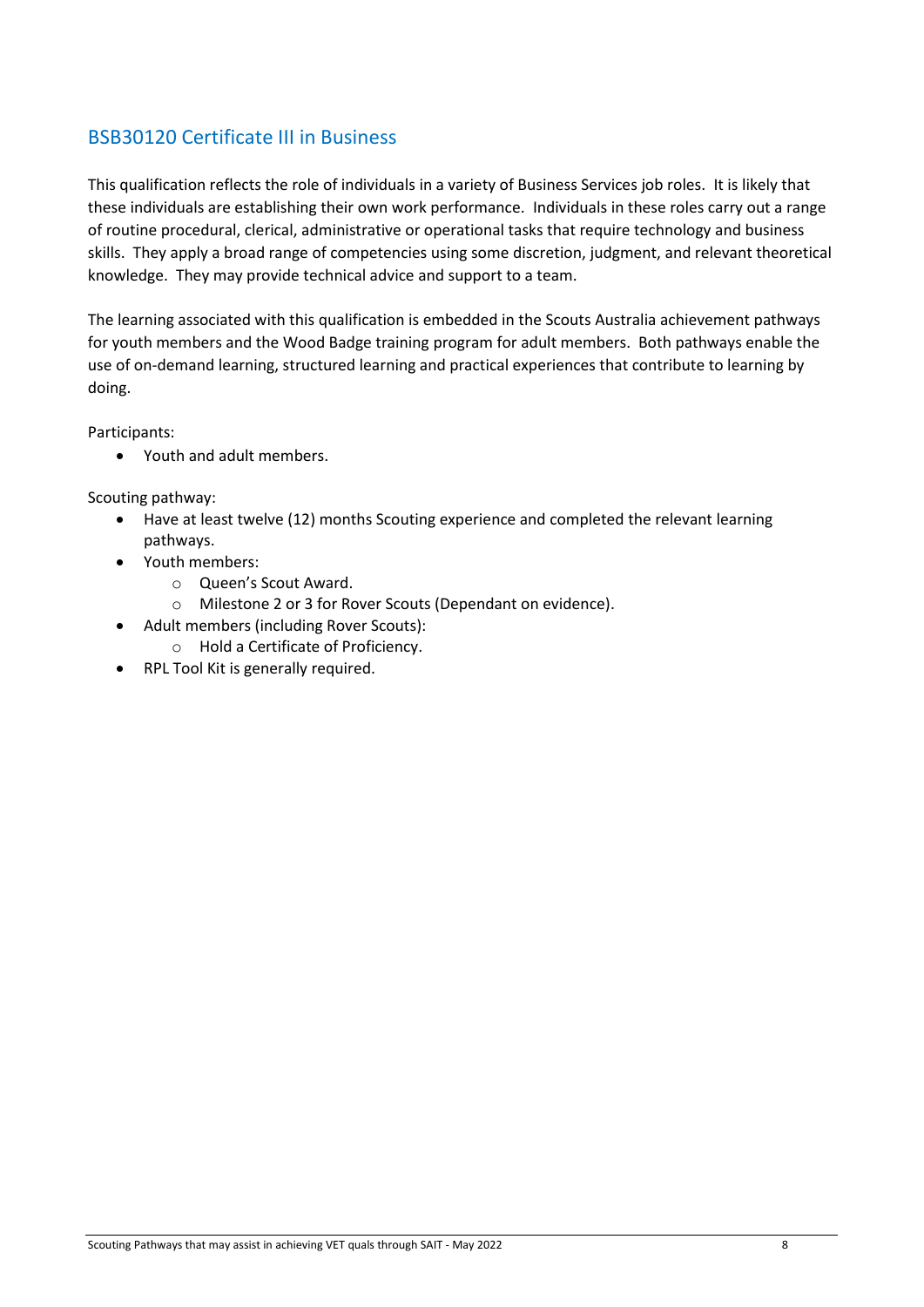## BSB40520 Certificate IV in Leadership and Management

This qualification reflects the role of individuals working as developing and emerging leaders and managers in a range of enterprise and industry contexts. As well as assuming responsibility for their own performance, individuals at this level are likely to provide leadership, guidance, and support to others. They may also have some responsibility for organising and monitoring the output of teams. They apply solutions to a defined range of predictable and unpredictable problems and analyse and evaluate information from a variety of sources.

The learning associated with this qualification is embedded in the Scouts Australia Wood Badge training program for adult members. The pathway enables the use of on-demand learning, structured learning and practical experiences that contribute to learning by doing.

Participants:

• Adult members.

- Have at least twelve (12) months Scouting experience and completed the relevant learning pathway.
- Hold The Wood Badge.
- RPL Tool Kit is generally required.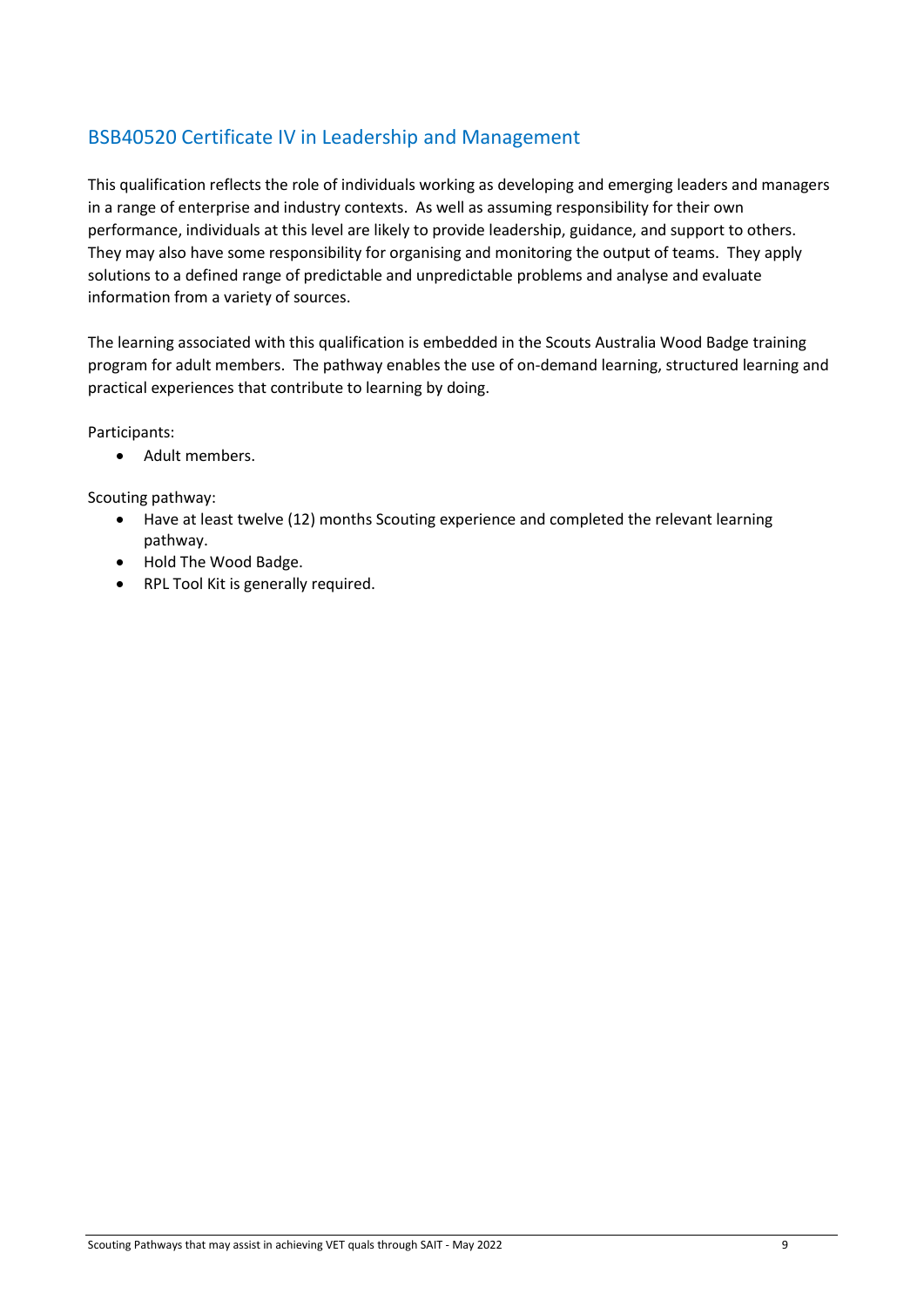## BSB50420 Diploma of Leadership and Management

This qualification reflects the role of individuals who apply knowledge, practical skills and experience in leadership and management across a range of enterprise and industry contexts. Individuals at this level display initiative and judgement in planning, organising, implementing, and monitoring their own workload and the workload of others. They use communication skills to support individuals and teams to meet organisational or enterprise requirements. They may plan, design, apply and evaluate solutions to unpredictable problems, and identify, analyse, and synthesise information from a variety of sources.

The Diploma of Leadership and Management is reflective of the roles and responsibilities of a variety of adult leadership positions within Scouts Australia.

The learning associated with this qualification is beyond the Scouts Australia training for adult members. Progression through adult training enables a scaffolded approach to gain knowledge and skills over several years.

Participants:

- Adult members, in particular:
	- o Group Leaders.
	- o Youth Program Leaders and Program Support Leaders.
	- o Paid staff.
	- o Other appointments as appropriate.

- Have at least twelve (12) months Scouting experience.
- RPL Tool Kit is available.
- Hold the Wood Badge.
- Hold the 'Axe & Log'.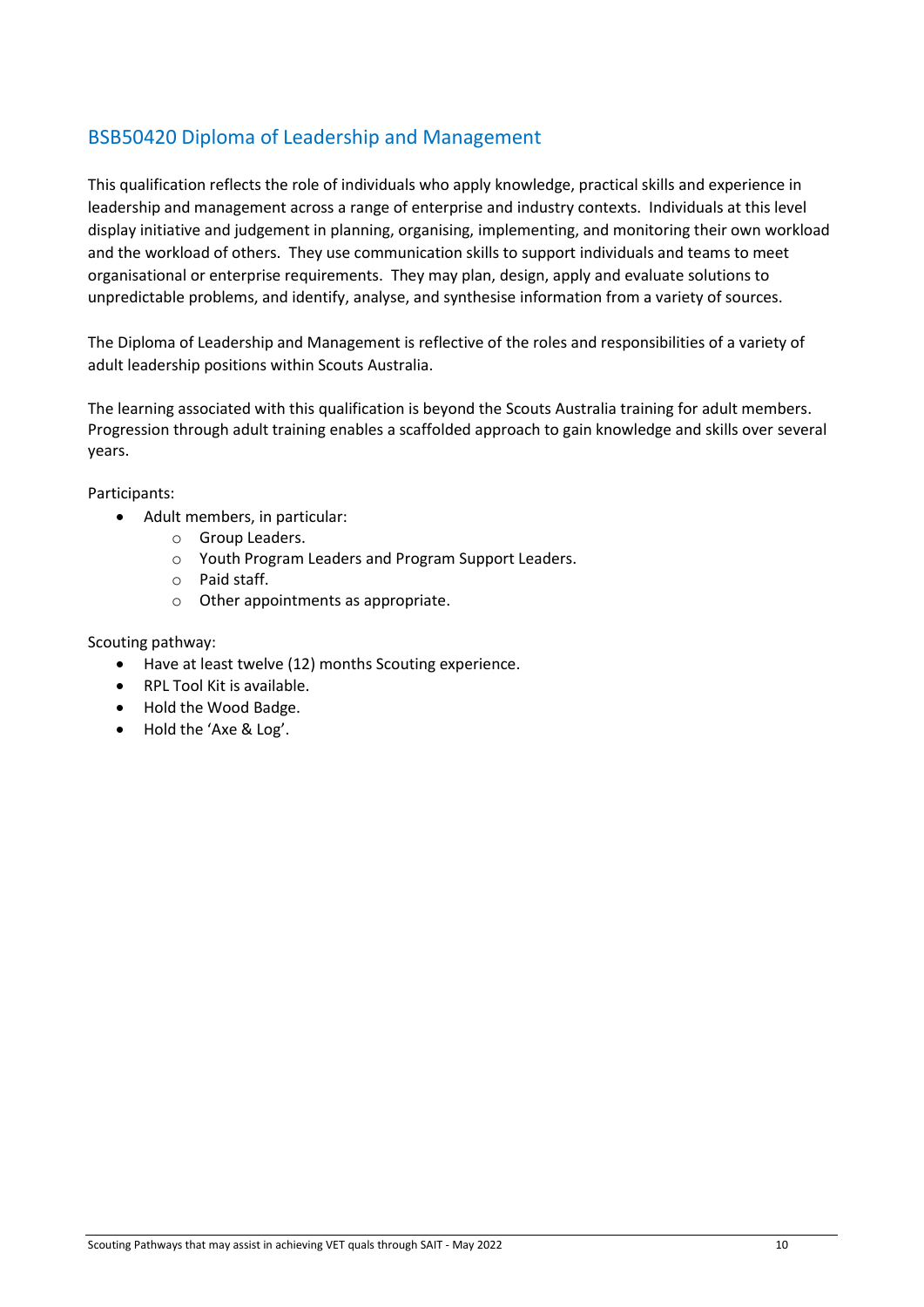## BSB60420 Advanced Diploma of Leadership and Management

This qualification reflects the role of individuals who apply specialised knowledge and skills, together with experience in leadership and management, across a range of enterprise and industry contexts. Individuals at this level use initiative and judgement to plan and implement a range of leadership and management functions, with accountability for personal and team outcomes within broad parameters. They use cognitive and communication skills to identify, analyse and synthesise information from a variety of sources and transfer their knowledge to others, and creative or conceptual skills to express ideas and perspectives or respond to complex problems.

The Advanced Diploma of Leadership and Management is reflective of the roles and responsibilities of senior leadership positions within Scouts Australia. This qualification also recognises an increased attainment of Diploma level qualifications via SAIT in recent years.

The learning associated with this qualification is beyond the Scouts Australia training for adult members. Progression through adult training enables a scaffolded approach to gaining knowledge and skills over several years.

#### Participants:

- Adult members, in particular:
	- $\circ$  Commissioners: Adults in Region, State or National positions, supporting Scouting in Australia
	- o Paid Staff.

Scouting pathway:

- Have at least eighteen (18) months Scouting experience.
- RPL Tool Kit is available.
- Hold the Wood badge.
- Hold 'Axe & Log'.
- Have completed:
	- o a BSB Diploma or higher.

or

 $\circ$  Have two (2) years equivalent full-time relevant workplace experience in a senior operational or leadership role in an enterprise.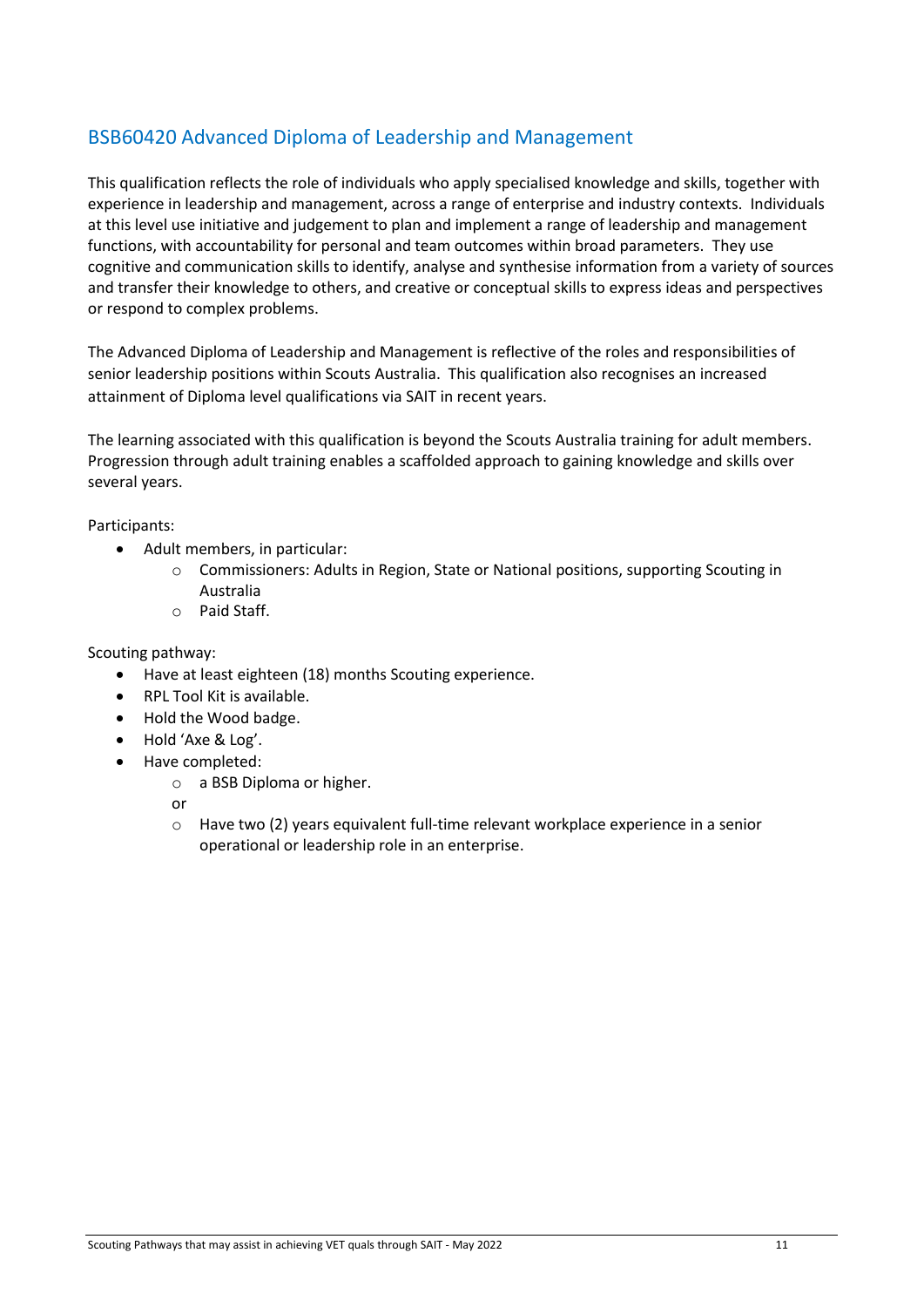## Project Management

### SITXMGT003 Manage Projects

This unit describes the performance outcomes, skills and knowledge required to develop project plans, implement project activities, monitor progress to ensure objectives are achieved, and evaluate all aspects of projects. The unit applies to all tourism, travel, hospitality and event sectors and the project could relate to event planning and execution, product development, research, or initiatives such as the introduction of new workplace systems or technologies. It applies to senior personnel who operate independently or with limited guidance from others and who are responsible for making a range of operational business and project management decisions.

In alignment with requests and consultations about the relevance of project management qualifications to Scouting experiences and outcomes, this unit of competency supports members who have experience and evidence but lack sufficient evidence to meet the requirements of a qualification.

The learning associated with this unit of competency may be gained by members within a range of projects that they either lead or participate in as a part of a project leadership team or have completed the Scouts Australia Project and Event Management Leadership Course.

Participants:

• Adult members, including contingent management teams

- Have at least twelve (12) months Scouting experience and completed the relevant learning pathways.
- RPL Tool Kit is available.
- Hold a Certificate of Proficiency.
- Engaged in the leadership of at least one (1) significant Scouting project or event such as at a Group or District level or other significant project or event.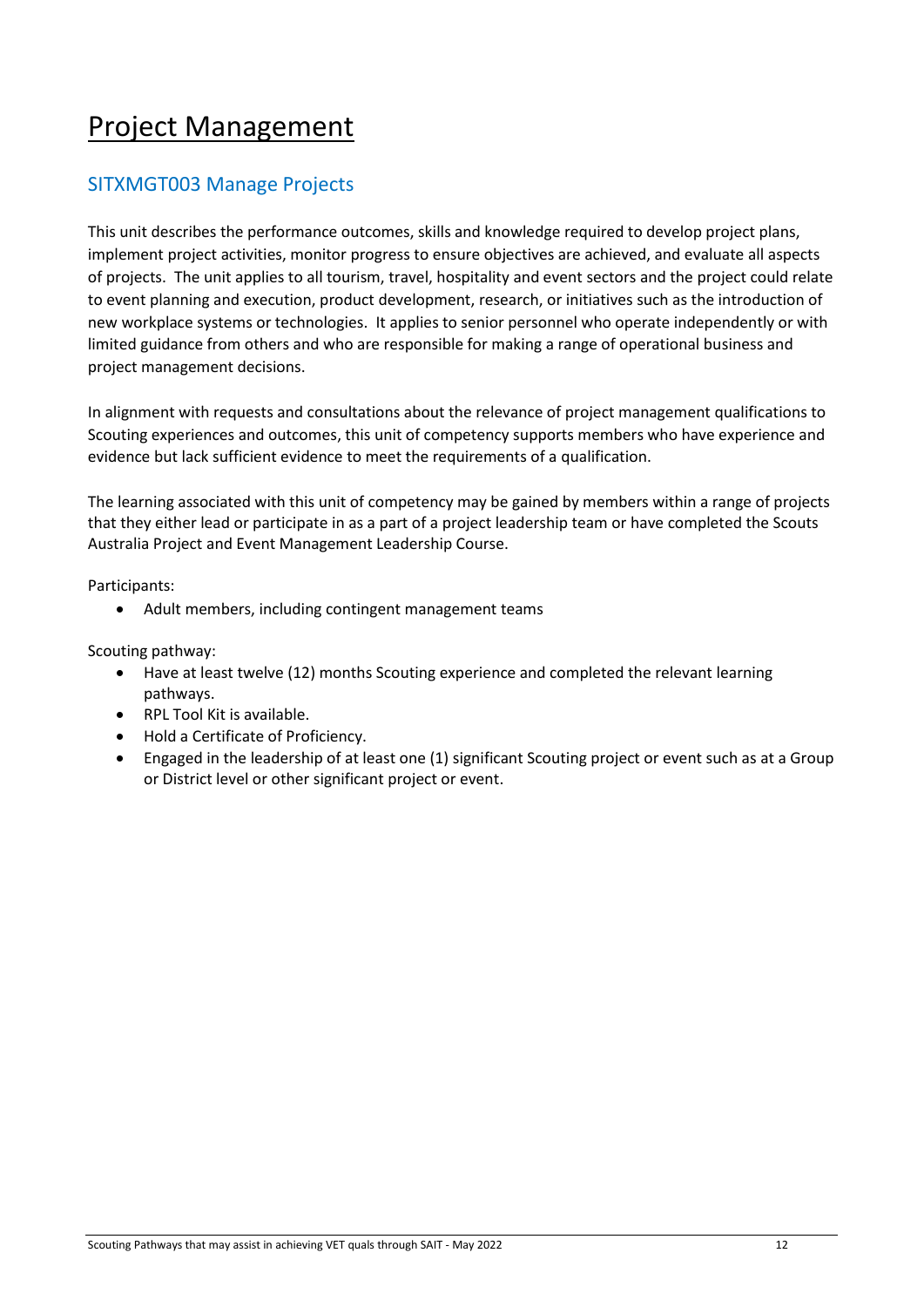## BSB40920 Certificate IV in Project Management Practice

This qualification reflects the role of individuals who apply project management skills and knowledge in a wide variety of contexts. The job roles that relate to this qualification may include Contracts Officer, Project Administrator and Quality Officer. Individuals in these roles work autonomously, and might be members of a project team, with no direct responsibility for overall project outcomes. Primarily, these roles would support wider project operations. They may use project tools and methodologies selectively to support organisational or business activities.

The learning associated with this qualification is through the Scouts Australia Project and Event Management Leadership Course.

Participants:

• Adult members.

- Have at least twelve (12) months Scouting experience and completed the relevant learning pathway.
- Hold a Certificate of Proficiency.
- Engaged in active contributions of project management in the leadership of at least two (2) major Scouting projects or events such as:
	- o Gang Show or Showtime.
	- o Branch Cuboree, Jamboree, Venture or Moot.
	- o Other significant regional or Branch events.
- RPL Tool Kit is generally required.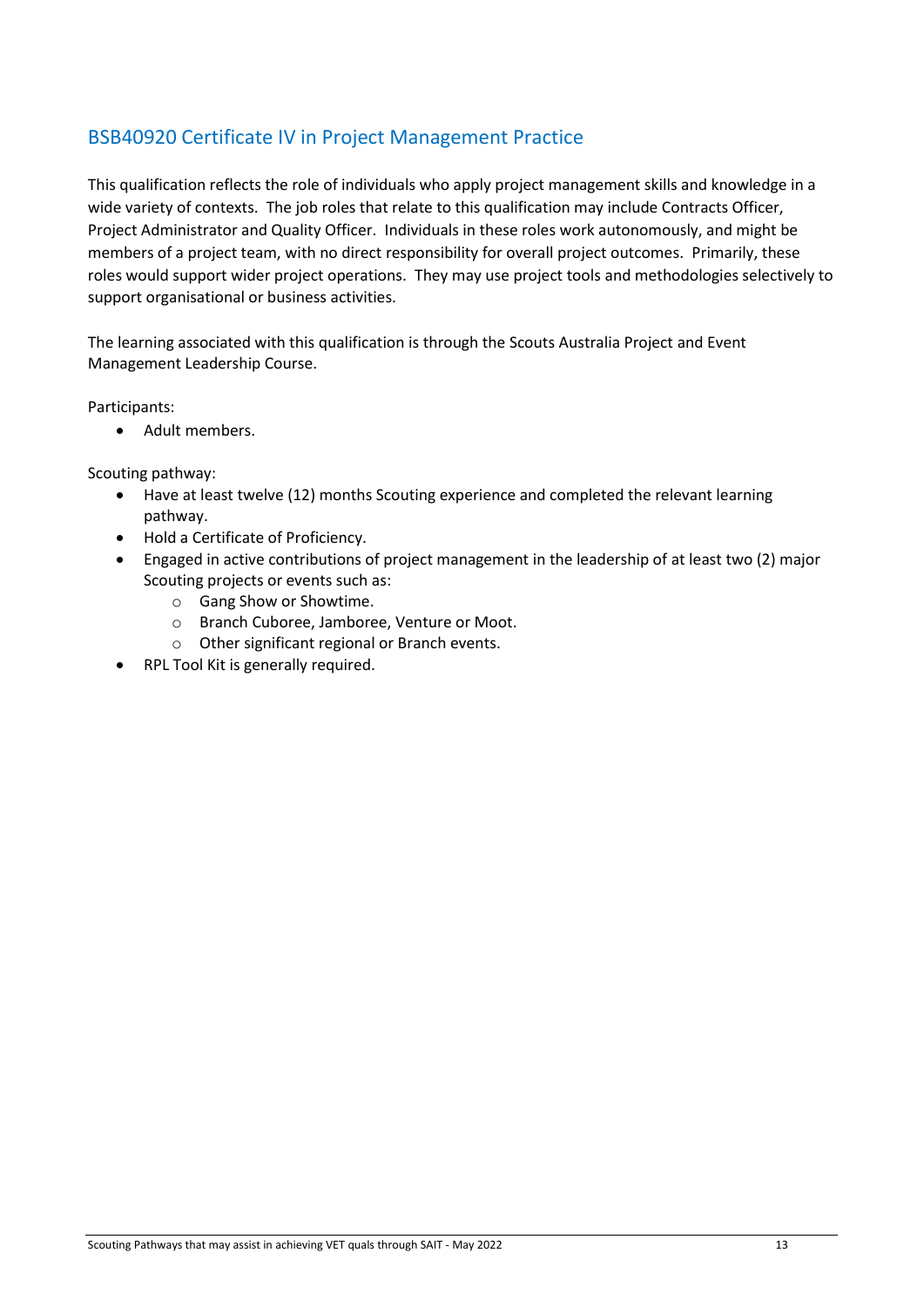## BSB50820 Diploma of Project Management

This qualification reflects the role of individuals who apply project management skills and knowledge in a variety of contexts, across several industry sectors. The job roles that relate to this qualification may include Project Manager and Project Team Leader. Individuals in these roles have project leadership and management roles and are responsible for achieving project objectives. They possess a sound theoretical knowledge base and use a range of specialised, technical, and managerial competencies to initiate, plan, execute and evaluate their own work and/or the work of others.

The learning associated with this qualification is through the Scouts Australia Project and Event Management Leadership Course.

Participants:

• Adult members.

- Have at least twelve (12) months Scouting experience and completed the relevant learning pathway.
- Hold The Wood Badge.
- Hold the 'Axe & Log'.
- Engaged in the leadership and management of at least two (2) complex Scouting projects or events such as:
	- o National Jamboree, Venture, or Moot.
	- o International Contingents.
	- o Other significant national or international events.
- RPL Tool Kit is generally required.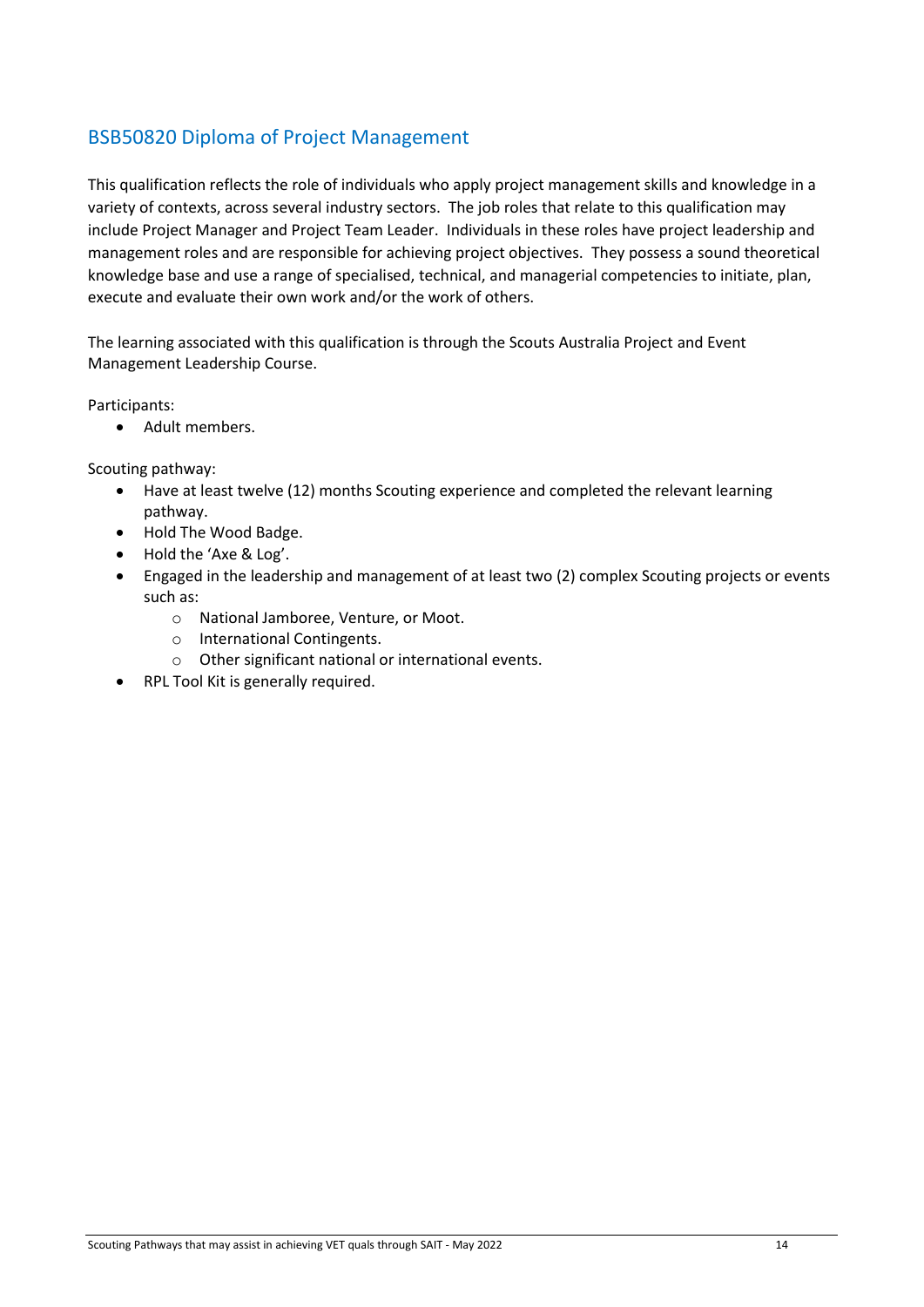## BSB60720 Advanced Diploma of Program Management

This qualification reflects the role of individuals who apply specialised knowledge and skills, together with experience in program management across a range of enterprise and industry contexts. The job roles that relate to this qualification include Program Manager. Individuals in these roles are responsible for managing or directing a program to achieve organisational objectives. A program is defined as a set of interrelated projects, each of which has a project manager. Individuals at this level use initiative and judgement to direct, plan, and lead a range of program functions, with accountability for personal and team outcomes within broad parameters. They use cognitive and communication skills to identify, analyse and synthesise information from a variety of sources and transfer their knowledge to others, and creative or conceptual skills to express ideas and perspectives or respond to complex problems.

The Advanced Diploma of Program Management is reflective of the roles and responsibilities of senior leadership positions within Scouts Australia. This qualification also recognises an increased attainment of Diploma level qualifications via the Scouts Australia Institute of Training in recent years.

The learning associated with this qualification is beyond the Scouts Australia training for adult members. Progression through adult training enables a scaffolded approach to gaining knowledge and skills over several years.

Participants:

- Adult members, in particular:
	- o Commissioners: Adults in Region, State or National roles, supporting Scouting in Australia.
	- o Paid Staff.

Scouting pathway:

- Have at least eighteen (18) months Scouting experience.
- Hold the Wood Badge.
- Have completed:
	- o Diploma of Project Management or higher qualification.

or

- o Have completed two years equivalent full-time relevant workplace experience at a significant level within a project or program environment within an enterprise.
- RPL Tool Kit is generally required.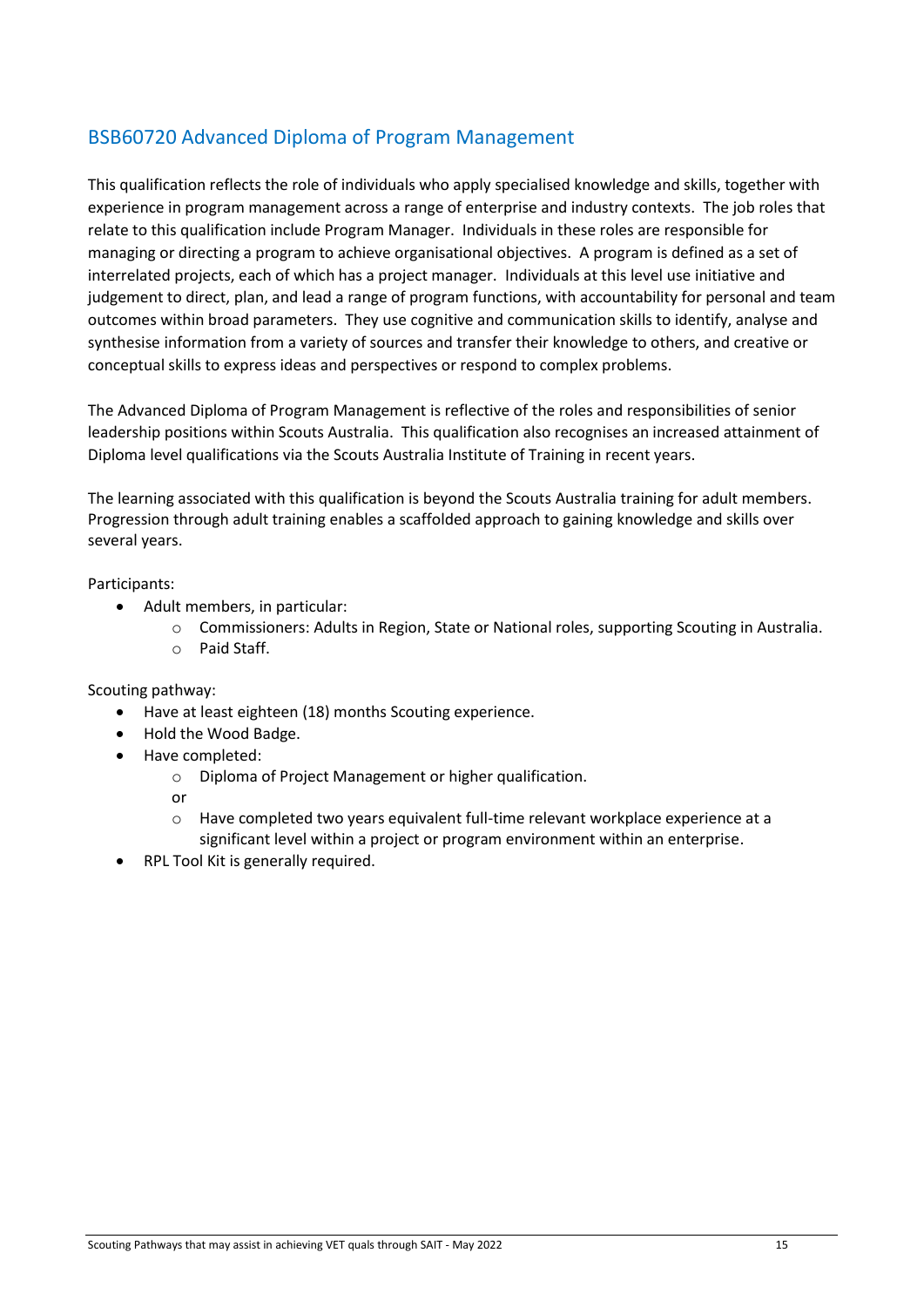## Performing Arts

## CUA20220 Certificate II in Creative Industries

This qualification reflects the role of individuals with the skills and knowledge to perform in a range of varied activities in the creative industries where there is a defined range of contexts. It applies to work in different work environments that include entertainment customer service, staging, television and radio production, broadcasting production, lighting and sound, theatre, scenery and set construction, screen and media, and film production. Individuals' complete tasks with limited complexity and with required actions clearly defined.

The learning associated with this qualification is integral in the conduct of Gang Shows and Showtime events that are organised and conducted by youth and adult members of Scouts Australia. The pathway includes the use of on-demand learning, has defined structured learning and practical experiences through the Youth Program that contribute to learning by doing.

Participants:

• Youth and adult members.

- Have completed at least two (2) seasons of the Scouts Australia community performances, Gang Show, Showtime, or equivalent experiences.
- Have completed WHS, Being inclusive and Childsafe on-demand modules.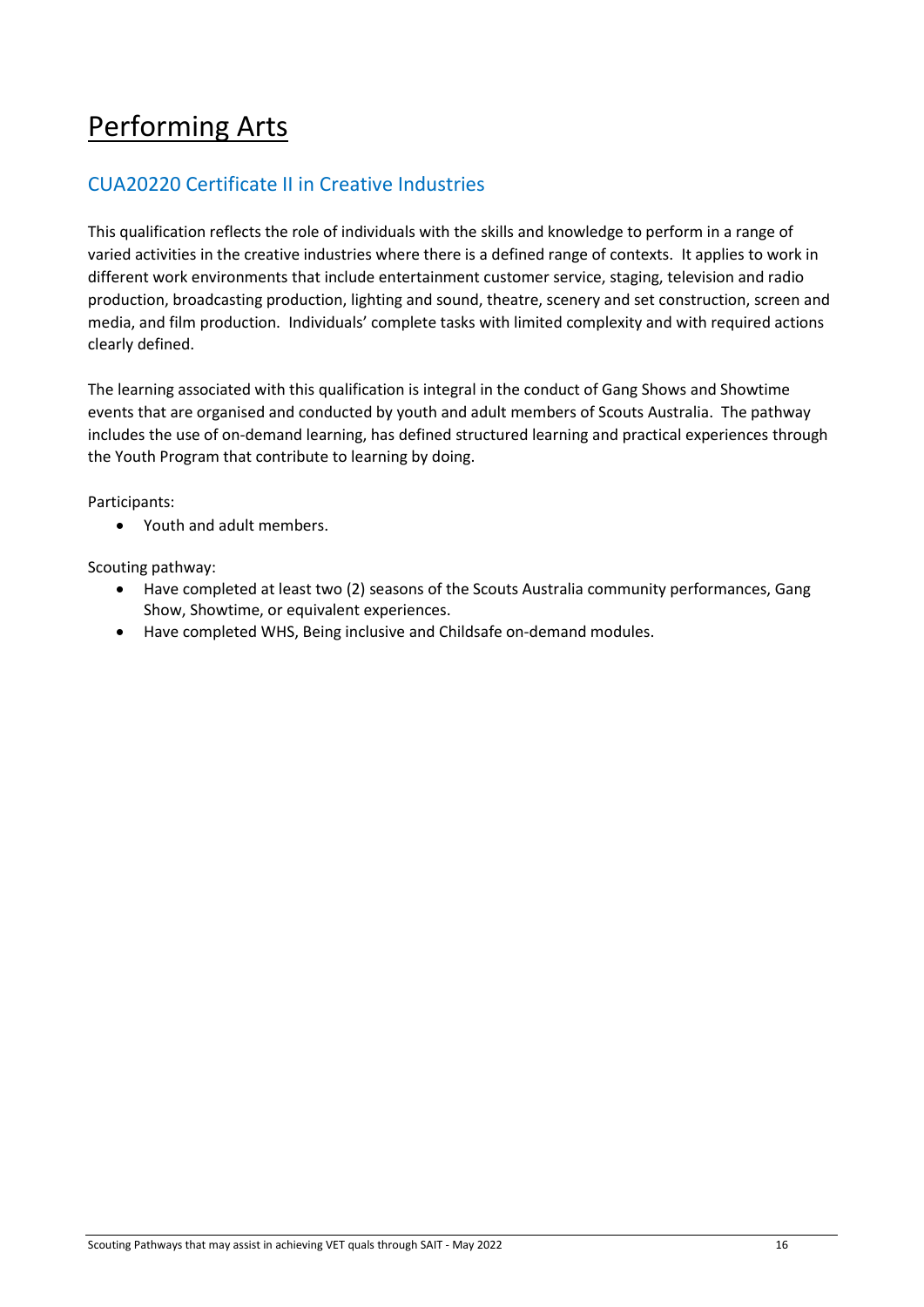## CUA30220 Certificate III in Community Dance, Theatre and Events

This qualification reflects the role of individuals working in a variety of community-based performance and production contexts, using some discretion and judgement and relevant theoretical knowledge. It applies to individuals who work in small-scale dance, theatre, and events environments within the creative industries. Individuals at this level may provide support to others involved in production with limited responsibility overseeing other personnel. The job roles that relate to this qualification may include community theatre production assistants, theatre assistants, project officers and community theatre performers.

The learning associated with this qualification is integral in the conduct of Gang Shows and Showtime events that are organised and conducted by youth and adult members of Scouts Australia. The pathway includes the use of on-demand learning, has defined structured learning and practical experiences that contribute to learning by doing.

Participants:

• Youth and adult members.

- Have completed at least three (3) seasons of the Scouts Australia community performances, Gang Show, Showtime, or equivalent experiences.
- Have completed WHS, Being inclusive and Childsafe on-demand modules.
- RPL Tool Kit is available.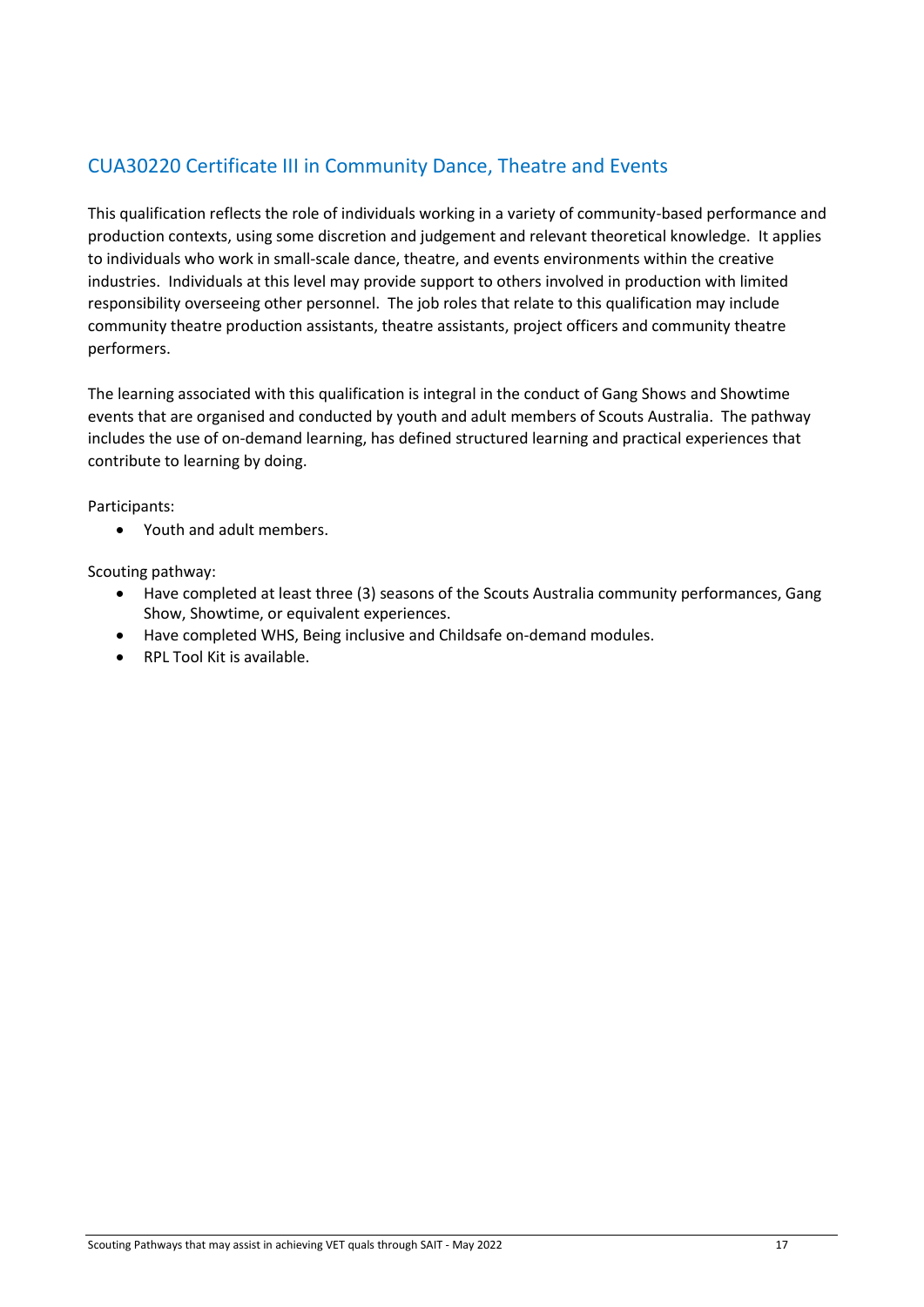## Volunteering

## CHC24015 Certificate II in Active Volunteering

This qualification reflects the role of entry level volunteer workers. At this level, work takes place under direct, regular supervision within clearly defined guidelines. This qualification may be used as a pathway for workforce entry. To achieve this qualification, the candidate must have completed at least 20 hours of volunteer work as detailed in the Assessment Requirements of units of competency.

The learning associated with this qualification is embedded in the Scouts Australia achievement pathways for youth members and the Wood Badge training program for adult members. Both pathways enable the use of on-demand learning, structured learning and practical experiences that contribute to learning by doing.

Participants:

• Youth members.

- Have at least six (6) months Scouting experience and completed the relevant learning pathways.
- Have completed at least 20 hours of volunteer work.
- Have completed Milestone 1 (Youth Members).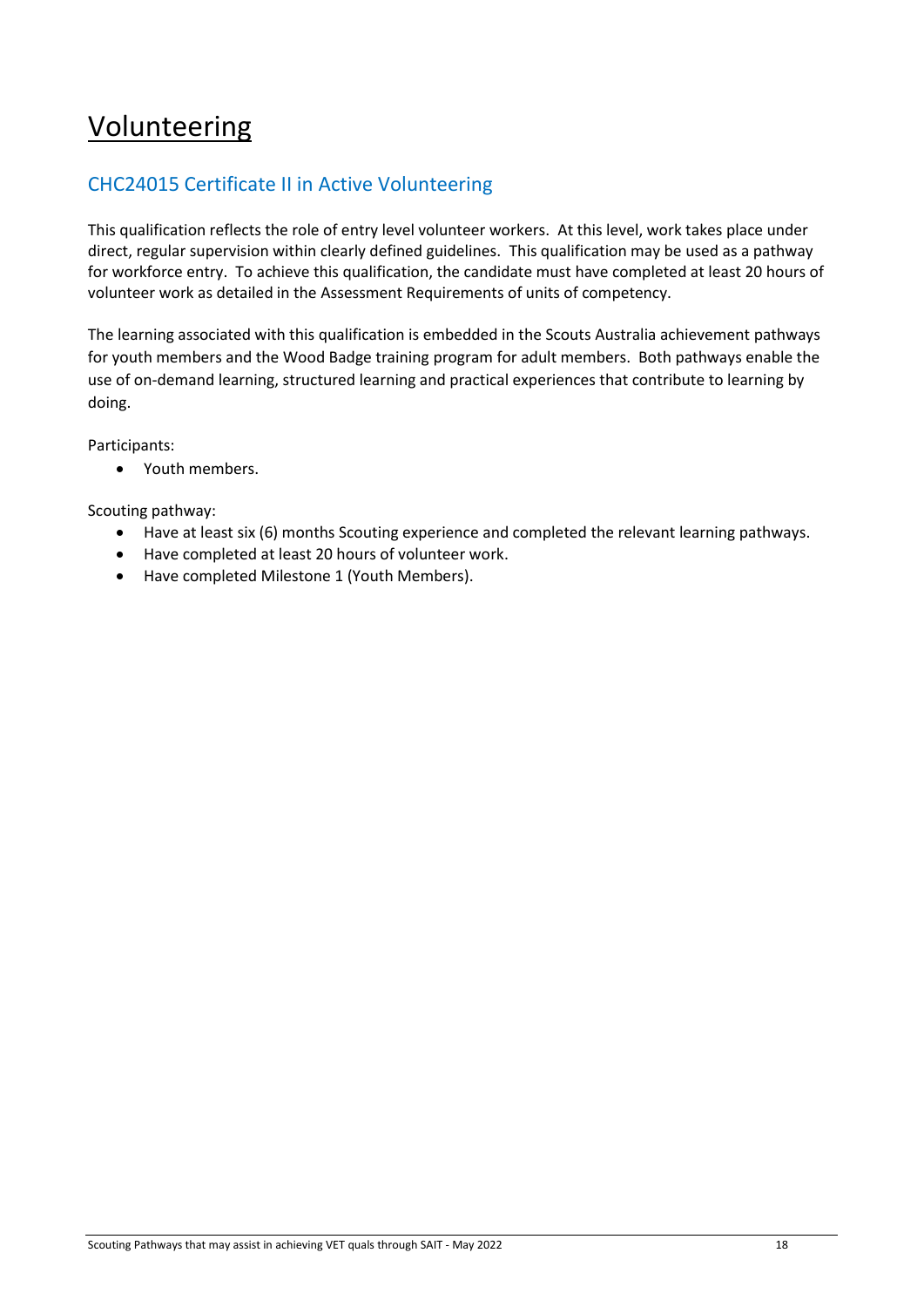## CHC34015 Certificate III in Active Volunteering

This qualification reflects the role of people working in a volunteer capacity across a range of industries and organisations in a variety of contexts. At this level, work takes place under the direction of others and supervision may be direct or indirect. Volunteers may also be required to lead volunteer teams and have limited responsibility for the output of others within a project or event. To achieve this qualification, the candidate must have completed at least 20 hours of volunteer work as detailed in the Assessment Requirements of units of competency.

The learning associated with this qualification is embedded in the Scouts Australia achievement pathways for youth members and the Wood Badge training program for adult members. Both pathways enable the use of on-demand learning, structured learning and practical experiences that contribute to learning by doing.

Participants:

• Youth and adult members.

- Have at least twelve (12) months Scouting experience and completed the relevant learning pathways.
- Have completed at least 20 hours of volunteer work.
- Youth members:
	- o Queen's Scout Award.
	- o Milestone 2 or 3 for Rover Scouts (Dependant on evidence).
- Adult Members:
	- o Hold a Certificate of Proficiency.
- RPL Tool Kit is generally required.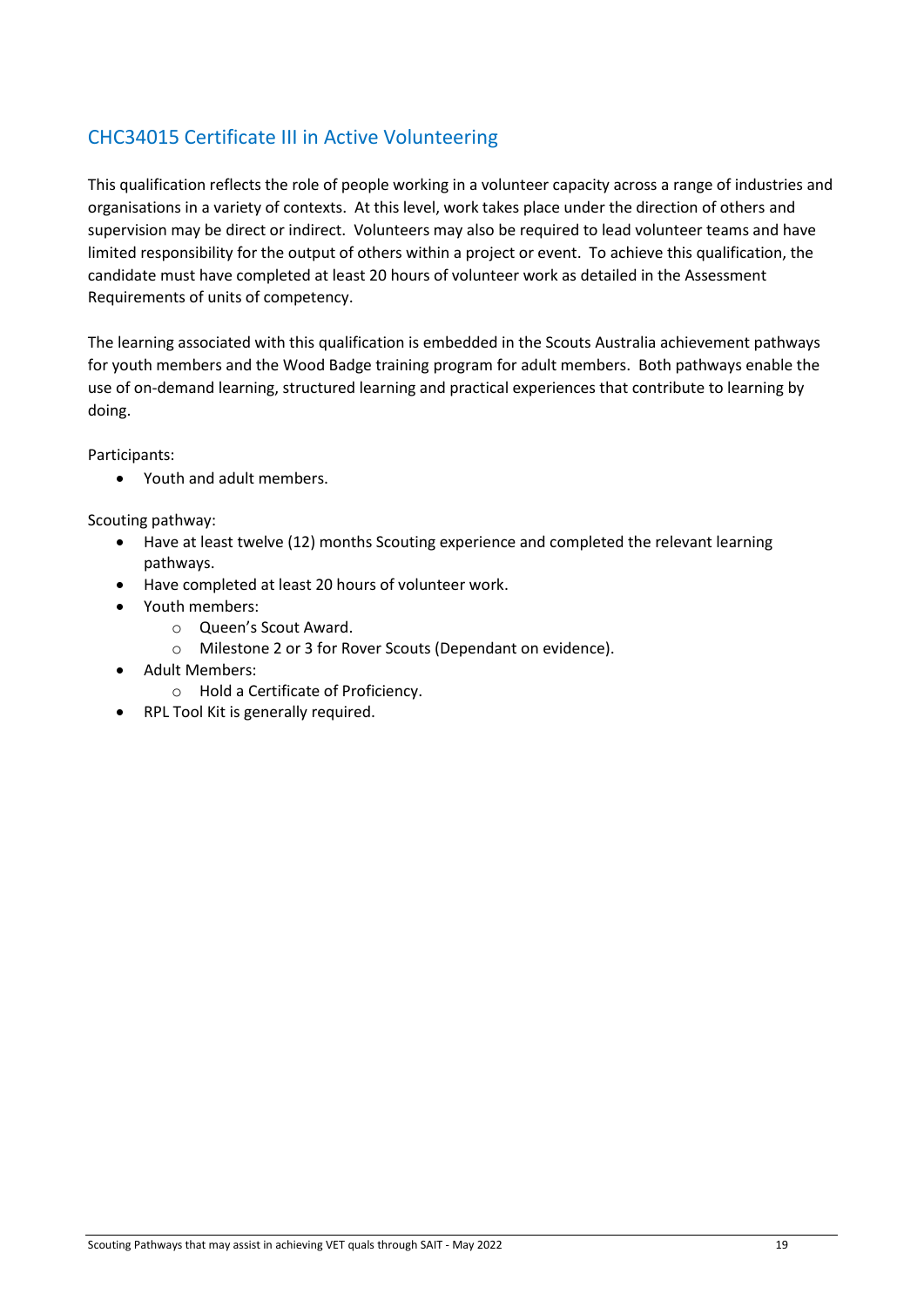## CHC44015 Certificate IV in Coordination of Volunteer Programs

This qualification reflects the role of workers who are responsible for the coordination of volunteers within a program or organisation. Volunteer coordinators provide ongoing management and support to volunteers and are the main point of contact for volunteers. At this level, workers will generally be autonomous and are required to supervise and lead volunteers in projects or teams. These workers may be employed in a range of industry sectors and in a complex, regularly changing context. Work may be in either a volunteer or paid capacity.

The learning associated with this qualification is embedded in the Scouts Australia Wood Badge training program for adult members. The pathways enable the use of on-demand learning, structured learning and practical experiences that contribute to learning by doing.

Participants:

• Adult members.

- Have at least twelve (12) months Scouting experience and completed the relevant learning pathways.
- Have completed at least 30 hours of volunteer work.
- Hold The Wood Badge.
- RPL Tool Kit is generally required.